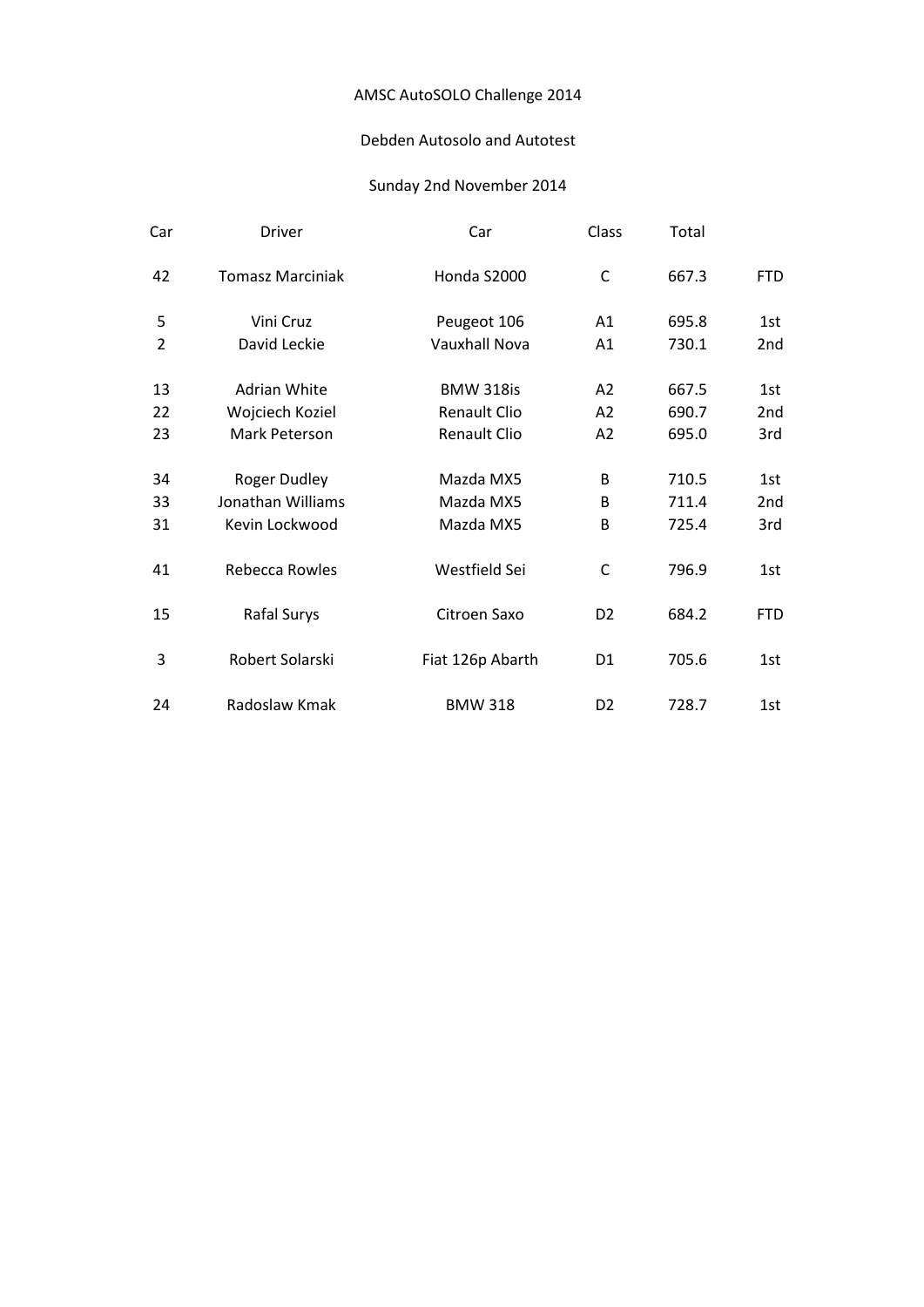## Debden Autosolo and Autotest

| Car            | Driver                  | Car                  | Class          | Total | O/A            |            |
|----------------|-------------------------|----------------------|----------------|-------|----------------|------------|
| 42             | <b>Tomasz Marciniak</b> | Honda S2000          | $\mathsf C$    | 667.3 | $\mathbf 1$    | <b>FTD</b> |
| 13             | Adrian White            | <b>BMW 318is</b>     | A2             | 667.5 | $\overline{2}$ |            |
| 15             | Rafal Surys             | Citroen Saxo         | D <sub>2</sub> | 684.2 | 3              | <b>FTD</b> |
| 22             | Wojciech Koziel         | <b>Renault Clio</b>  | A <sub>2</sub> | 690.7 | 4              |            |
| 23             | Mark Peterson           | Renault Clio         | A2             | 695.0 | 5              |            |
| 5              | Vini Cruz               | Peugeot 106          | A1             | 695.8 | 6              |            |
| 3              | Robert Solarski         | Fiat 126p Abarth     | D <sub>1</sub> | 705.6 | 7              |            |
| 34             | <b>Roger Dudley</b>     | Mazda MX5            | B              | 710.5 | 8              |            |
| 33             | Jonathan Williams       | Mazda MX5            | B              | 711.4 | 9              |            |
| 31             | Kevin Lockwood          | Mazda MX5            | B              | 725.4 | 10             |            |
| 24             | Radoslaw Kmak           | <b>BMW 318</b>       | D <sub>2</sub> | 728.7 | 11             |            |
| $\overline{2}$ | David Leckie            | Vauxhall Nova        | A1             | 730.1 | 12             |            |
| 4              | Luis Gutierrez Diaz     | <b>Austin Mini</b>   | A1             | 743.6 | 13             |            |
| 10             | Marcus Keeble           | Subaru Impreza       | A <sub>2</sub> | 745.9 | 14             |            |
| $\mathbf{1}$   | Duncan Christmas        | <b>Fiat 126</b>      | A1             | 746.3 | 15             |            |
| 16             | Mariusz Mehlberg        | Citroen Saxo         | A2             | 753.5 | 16             |            |
| 35             | Peter Hanman            | MGF                  | B              | 758.7 | 17             |            |
| 21             | Laura Christmas         | <b>Fiat 126</b>      | A1             | 760.3 | 18             |            |
| 20             | Michael Harrington      | <b>BMW 330d</b>      | A2             | 764.3 | 19             |            |
| 27             | <b>Bartek Smolen</b>    | Suzuki Ignis         | A2             | 767.2 | 20             |            |
| 14             | Jon Bray                | MG ZR 160            | A <sub>2</sub> | 777.3 | 21             |            |
| 12             | Geoff Bateman           | Proton Satria GTi    | A2             | 778.5 | 22             |            |
| 37             | Rob Southin             | Mazda MX5            | B              | 778.5 | 23             |            |
| 32             | Carl Warnell            | <b>BMW Z4M Coupe</b> | B              | 787.7 | 24             |            |
| 26             | Pawel Potol             | Citroen C2           | A2             | 790.3 | 25             |            |
| 41             | Rebecca Rowles          | Westfield Sei        | $\mathsf{C}$   | 796.9 | 26             |            |
| 46             | Andrzej Jasik           | <b>BMW 318</b>       | D <sub>2</sub> | 800.7 | 27             |            |
| 9              | Paul Clarke             | Mazda MX5            | B              | 801.4 | 28             |            |
| 36             | Tomasz Cebo             | Mazda MX5            | B              | 803.5 | 29             |            |
| 19             | Ian Rowles              | Westfield Sei        | $\mathsf{C}$   | 810.7 | 30             |            |
| 28             | John Clayton            | Audi A4              | A2             | 834.7 | 31             |            |
| 6              | Tham Evans              | Renault Clio         | A1             | 868.6 | 32             |            |
| 18             | Keith Warnell           | Citroen Saxo         | A <sub>2</sub> | 903.8 | 33             |            |
| 40             | Nicholas Woollett       | <b>Dellow Mki</b>    | $\mathsf{C}$   | 931.7 | 34             |            |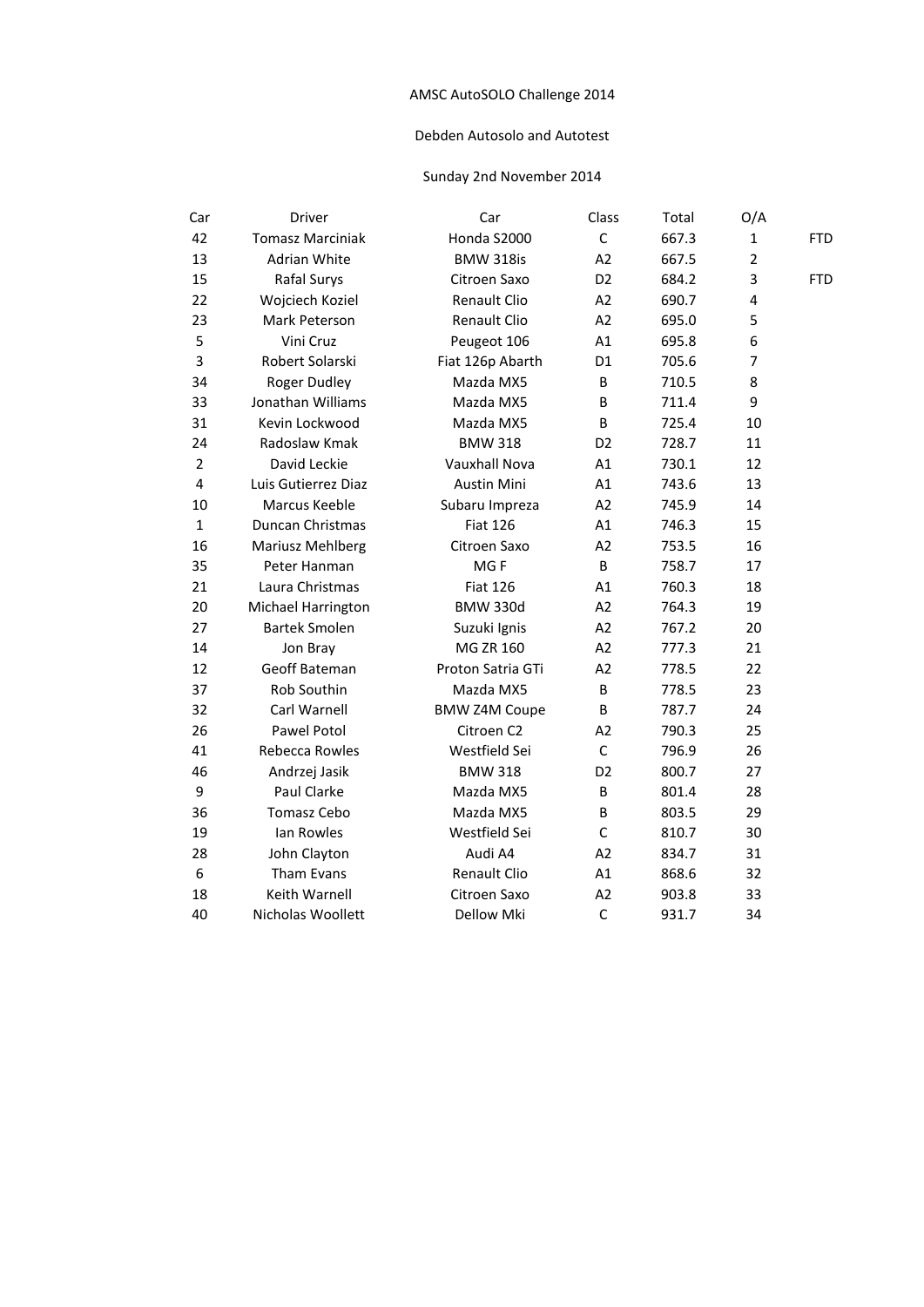## Debden Autosolo and Autotest

| Car            | Driver                  | Car                  | Class          | Total | O/A            | Awards          |
|----------------|-------------------------|----------------------|----------------|-------|----------------|-----------------|
| 5              | Vini Cruz               | Peugeot 106          | Α1             | 695.8 | 1              | 1st             |
| $\overline{2}$ | David Leckie            | Vauxhall Nova        | A1             | 730.1 | $\overline{2}$ | 2 <sub>nd</sub> |
| 4              | Luis Gutierrez Diaz     | <b>Austin Mini</b>   | Α1             | 743.6 | 3              |                 |
| 1              | <b>Duncan Christmas</b> | <b>Fiat 126</b>      | A1             | 746.3 | 4              |                 |
| 21             | Laura Christmas         | <b>Fiat 126</b>      | A1             | 760.3 | 5              |                 |
| 6              | Tham Evans              | <b>Renault Clio</b>  | A1             | 868.6 | 6              |                 |
| 13             | Adrian White            | <b>BMW 318is</b>     | A2             | 667.5 | 1              | 1st             |
| 22             | Wojciech Koziel         | <b>Renault Clio</b>  | A2             | 690.7 | $\overline{2}$ | 2 <sub>nd</sub> |
| 23             | Mark Peterson           | <b>Renault Clio</b>  | A2             | 695.0 | 3              | 3rd             |
| 10             | Marcus Keeble           | Subaru Impreza       | A2             | 745.9 | 4              |                 |
| 16             | Mariusz Mehlberg        | Citroen Saxo         | A2             | 753.5 | 5              |                 |
| 20             | Michael Harrington      | <b>BMW 330d</b>      | A2             | 764.3 | 6              |                 |
| 27             | <b>Bartek Smolen</b>    | Suzuki Ignis         | A2             | 767.2 | 7              |                 |
| 14             | Jon Bray                | <b>MG ZR 160</b>     | A2             | 777.3 | 8              |                 |
| 12             | Geoff Bateman           | Proton Satria GTi    | A2             | 778.5 | 9              |                 |
| 26             | Pawel Potol             | Citroen C2           | A2             | 790.3 | 10             |                 |
| 28             | John Clayton            | Audi A4              | A2             | 834.7 | 11             |                 |
| 18             | Keith Warnell           | Citroen Saxo         | A2             | 903.8 | 12             |                 |
| 34             | Roger Dudley            | Mazda MX5            | B              | 710.5 | $\mathbf{1}$   | 1st             |
| 33             | Jonathan Williams       | Mazda MX5            | B              | 711.4 | $\overline{2}$ | 2 <sub>nd</sub> |
| 31             | Kevin Lockwood          | Mazda MX5            | B              | 725.4 | 3              | 3rd             |
| 35             | Peter Hanman            | MG <sub>F</sub>      | B              | 758.7 | 4              |                 |
| 37             | Rob Southin             | Mazda MX5            | B              | 778.5 | 5              |                 |
| 32             | Carl Warnell            | <b>BMW Z4M Coupe</b> | В              | 787.7 | 6              |                 |
| 9              | Paul Clarke             | Mazda MX5            | B              | 801.4 | 7              |                 |
| 36             | Tomasz Cebo             | Mazda MX5            | B              | 803.5 | 8              |                 |
| 42             | <b>Tomasz Marciniak</b> | Honda S2000          | C              | 667.3 |                | <b>FTD</b>      |
| 41             | Rebecca Rowles          | Westfield Sei        | с              | 796.9 | 1              | 1st             |
| 19             | lan Rowles              | Westfield Sei        | C              | 810.7 | $\overline{2}$ |                 |
| 40             | Nicholas Woollett       | Dellow Mki           | $\mathsf{C}$   | 931.7 | 3              |                 |
| 3              | Robert Solarski         | Fiat 126p Abarth     | D1             | 705.6 | $\mathbf{1}$   | 1st             |
| 15             | Rafal Surys             | Citroen Saxo         | D <sub>2</sub> | 684.2 |                | <b>FTD</b>      |
| 24             | Radoslaw Kmak           | <b>BMW 318</b>       | D2             | 728.7 | 1              | 1st             |
| 46             | Andrzej Jasik           | <b>BMW 318</b>       | D <sub>2</sub> | 800.7 | $\overline{2}$ |                 |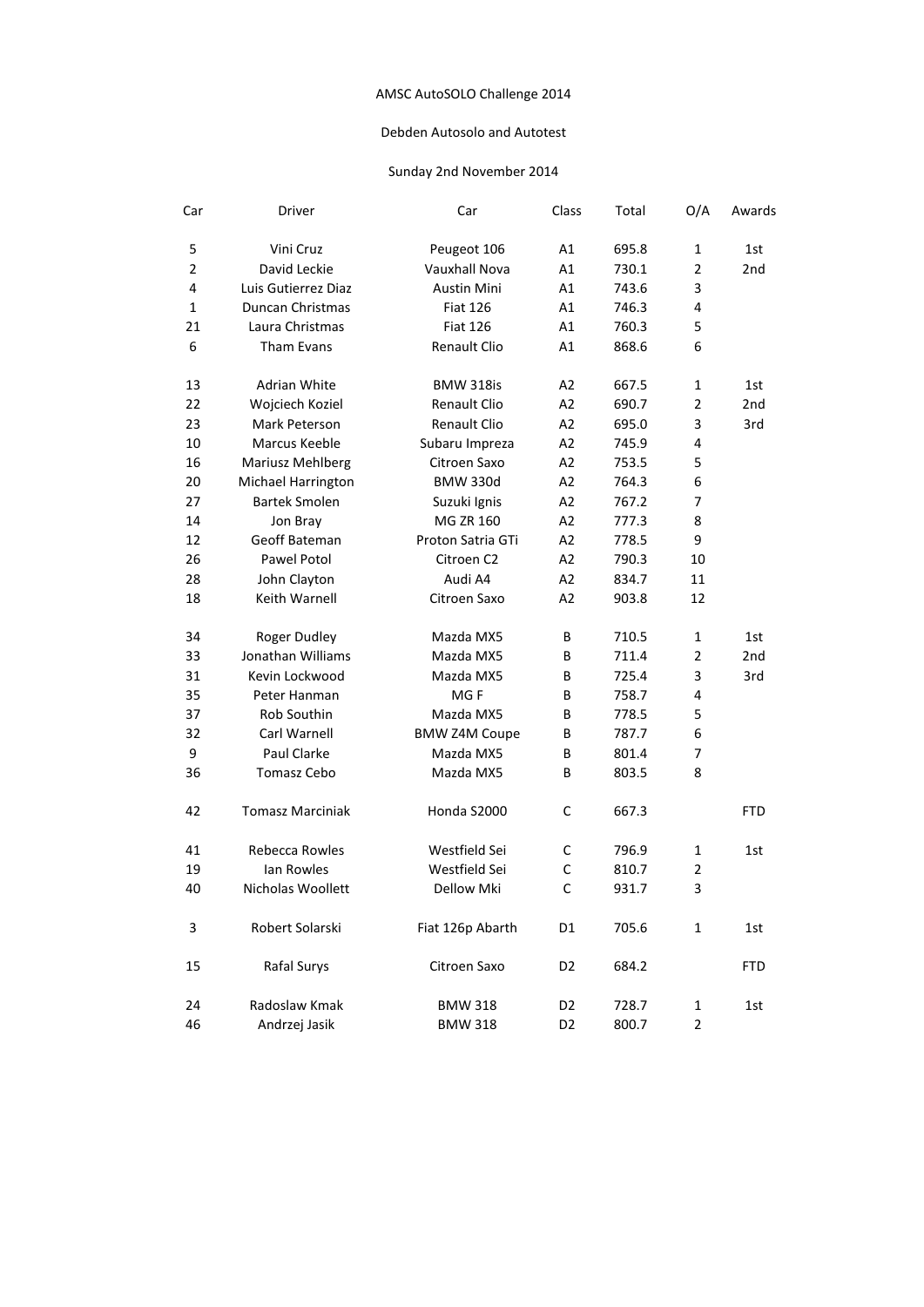#### Debden Autosolo and Autotest

| Car | Driver                    | Class          | Total | 1.1  | 1.2  | 1.3  | 2.1  | 2.2  | 2.3  | 3.1  | 3.2  | 3.3  | 4.1  | 4.2  | 4.3 | 5.1  | 5.2  | 5.3 | 6.1  | 6.2  | 6.3 | Car            | Driver                   | Class          |                      |
|-----|---------------------------|----------------|-------|------|------|------|------|------|------|------|------|------|------|------|-----|------|------|-----|------|------|-----|----------------|--------------------------|----------------|----------------------|
| 1   | <b>Duncan Christmas</b>   | A1             | 746.3 | 40.7 | 35.3 | 35.1 | 59.8 | 59.3 | 56.6 | 53.1 | 53.9 | 53.0 | 36.2 | 35.7 | 0.0 | 57.6 | 57.6 | 0.0 | 57.2 | 55.2 | 0.0 | $\mathbf{1}$   | <b>Duncan Christmas</b>  | A1             | <b>Fiat 126</b>      |
| 2   | David Leckie              | A1             | 730.1 | 38.3 | 32.1 | 32.6 | 57.9 | 58.9 | 58.7 | 55.9 | 53.3 | 51.1 | 35.0 | 34.1 | 0.0 | 58.0 | 53.5 | 0.0 | 55.2 | 55.5 | 0.0 | 2              | David Leckie             | A1             | Vauxhall Nova        |
| 3   | Robert Solarski           | D <sub>1</sub> | 705.6 | 40.3 | 32.9 | 32.9 | 55.0 | 54.3 | 55.6 | 54.5 | 52.3 | 50.2 | 33.5 | 34.1 | 0.0 | 53.3 | 52.6 | 0.0 | 50.8 | 53.3 | 0.0 | $\mathbf{a}$   | Robert Solarski          | D <sub>1</sub> | Fiat 126p Abarth     |
| 4   | Luis Gutierrez Diaz       | A1             | 743.6 | 34.1 | 35.0 | 35.4 | 63.5 | 58.2 | 56.2 | 55.1 | 55.7 | 55.4 | 35.4 | 34.4 | 0.0 | 57.1 | 56.5 | 0.0 | 57.4 | 54.2 | 0.0 | $\overline{4}$ | Luis Gutierrez Diaz      | A1             | <b>Austin Mini</b>   |
| 5   | Vini Cruz                 | A1             | 695.8 | 31.8 | 32.9 | 31.6 | 61.0 | 55.8 | 56.3 | 50.9 | 50.8 | 50.3 | 33.0 | 33.3 | 0.0 | 52.9 | 53.8 | 0.0 | 50.9 | 50.5 | 0.0 |                | Vini Cruz                | A1             | Peugeot 106          |
| 6   | Tham Evans                | A1             | 868.6 | 37.5 | 37.2 | 50.4 | 77.9 | 66.4 | 69.1 | 70.9 | 63.2 | 68.5 | 38.5 | 37.2 | 0.0 | 60.8 | 60.7 | 0.0 | 59.8 | 70.5 | 0.0 |                | Tham Evans               | A1             | Renault Clio         |
| 9   | Paul Clarke               | B              | 801.4 | 41.8 | 36.4 | 34.4 | 61.0 | 59.6 | 58.6 | 64.9 | 70.8 | 55.6 | 38.1 | 35.4 | 0.0 | 59.7 | 56.9 | 0.0 | 56.1 | 72.1 | 0.0 | 9              | Paul Clarke              | B              | Mazda MX5            |
| 10  | Marcus Keeble             | A2             | 745.9 | 30.2 | 31.0 | 30.8 | 59.8 | 56.1 | 58.1 | 51.0 | 52.8 | 54.8 | 51.3 | 32.7 | 0.0 | 54.2 | 71.5 | 0.0 | 53.3 | 58.3 | 0.0 | 10             | Marcus Keeble            | A2             | Subaru Impreza       |
| 12  | Geoff Bateman             | A <sub>2</sub> | 778.5 | 34.0 | 35.2 | 35.9 | 74.8 | 62.6 | 58.8 | 57.3 | 554  | 52.6 | 45.1 | 36.0 | 0.0 | 57.9 | 62.0 | 0.0 | 55.4 | 55.5 | 0.0 | 12             | Geoff Bateman            | A2             | Proton Satria GTi    |
| 13  | Adrian White              | A2             | 667.5 | 30.8 | 31.4 | 32.4 | 54.8 | 54.5 | 55.5 | 494  | 47.9 | 47.4 | 31.3 | 30.5 | 0.0 | 52.1 | 51.5 | 0.0 | 49.3 | 48.7 | 0.0 | 13             | Adrian White             | A2             | <b>BMW 318is</b>     |
| 14  | Jon Bray                  | A2             | 777.3 | 33.9 | 33.4 | 33.4 | 61.4 | 58.5 | 58.1 | 63.7 | 53.8 | 62.1 | 33.8 | 50.5 | 0.0 | 56.2 | 56.1 | 0.0 | 55.3 | 67.1 | 0.0 | 14             | Jon Bray                 | A2             | <b>MG ZR 160</b>     |
| 15  | Rafal Surys               | D <sub>2</sub> | 684.2 | 31.4 | 30.8 | 30.9 | 54.7 | 54.2 | 52.2 | 494  | 47.4 | 48.7 | 30.9 | 31.9 | 0.0 | 58.2 | 61.2 | 0.0 | 49.3 | 53.0 | 0.0 | 15             | Rafal Surys              | D <sub>2</sub> | Citroen Saxo         |
| 16  | Mariusz Mehlberg          | A <sub>2</sub> | 753.5 | 32.1 | 32.5 | 32.7 | 58.9 | 58.1 | 744  | 52.9 | 50.3 | 49.6 | 51.3 | 32.5 | 0.0 | 72.1 | 52.6 | 0.0 | 54.2 | 49.3 | 0.0 | 16             | Mariusz Mehlberg         | A2             | Citroen Saxo         |
| 17  | Dariusz Grzesik           | A2             | 631.2 | 32.9 | 31.5 | 0.0  | 60.0 | 56.2 | 0.0  | 53.3 | 63.0 | 0.0  | 51.3 | 39.9 | 0.0 | 72.1 | 52.0 | 0.0 | 69.3 | 49.7 | 0.0 | 17             | Dariusz Grzesik          | A2             | Citroen C2           |
| 18  | Keith Warnell             | A2             | 903.8 | 39.0 | 37.7 | 38.0 | 72.1 | 68.9 | 68.1 | 69.2 | 67.3 | 67.4 | 51.3 | 50.5 | 0.0 | 72.1 | 69.9 | 0.0 | 69.3 | 63.0 | 0.0 | 18             | Keith Warnell            | A2             | Citroen Saxo         |
| 19  | Ian Rowles                | C              | 810.7 | 35.5 | 33.6 | 49.7 | 68.3 | 60.2 | 59.5 | 61.8 | 55.7 | 56.1 | 42.3 | 35.2 | 0.0 | 61.1 | 56.5 | 0.0 | 67.5 | 67.7 | 0.0 | 19             | Ian Rowles               | C              | Westfield Sei        |
| 20  | <b>Michael Harrington</b> | A2             | 764.3 | 33.2 | 39.8 | 33.1 | 61.2 | 60.0 | 55.8 | 69.2 | 51.9 | 54.7 | 34.2 | 33.7 | 0.0 | 59.3 | 55.7 | 0.0 | 53.8 | 68.7 | 0.0 | 20             | Michael Harrington       | A2             | <b>BMW 330d</b>      |
| 21  | Laura Christmas           | A1             | 760.3 | 34.7 | 38.2 | 36.3 | 62.2 | 59.6 | 59.0 | 56.3 | 53.2 | 54.1 | 38.0 | 36.6 | 0.0 | 58.8 | 62.9 | 0.0 | 55.3 | 55.1 | 0.0 | 21             | Laura Christmas          | A1             | <b>Fiat 126</b>      |
| 22  | Wojciech Koziel           | A <sub>2</sub> | 690.7 | 31.9 | 31.3 | 31.1 | 60.4 | 53.0 | 54.8 | 50.8 | 49.8 | 47.8 | 31.5 | 32.2 | 0.0 | 53.1 | 52.4 | 0.0 | 55.8 | 54.8 | 0.0 | 22             | Wojciech Koziel          | A2             | Renault Clio         |
| 23  | Mark Peterson             | A <sub>2</sub> | 695.0 | 32.9 | 32.2 | 32.0 | 55.6 | 57.9 | 54.4 | 49.2 | 47.3 | 52.4 | 33.0 | 33.0 | 0.0 | 53.6 | 58.5 | 0.0 | 52.1 | 50.9 | 0.0 | 23             | Mark Peterson            | A2             | Renault Clio         |
| 24  | Radoslaw Kmak             | D <sub>2</sub> | 728.7 | 33.9 | 32.2 | 32.0 | 62.2 | 60.5 | 56.5 | 54.4 | 51.2 | 51.8 | 32.8 | 32.4 | 0.0 | 61.1 | 57.2 | 0.0 | 55.7 | 54.8 | 0.0 | 24             | Radoslaw Kmak            | D <sub>2</sub> | <b>BMW 318</b>       |
| 26  | Pawel Potol               | A <sub>2</sub> | 790.3 | 34.9 | 34.2 | 50.8 | 74.8 | 61.7 | 58.4 | 58.9 | 55.7 | 53.6 | 35.3 | 35.3 | 0.0 | 56.1 | 56.5 | 0.0 | 69.3 | 54.8 | 0.0 | 26             | Pawel Potol              | A2             | Citroen C2           |
| 27  | <b>Bartek Smolen</b>      | A <sub>2</sub> | 767.2 | 32.9 | 34.2 | 34.0 | 63.6 | 58.9 | 59.3 | 60.6 | 55.5 | 52.4 | 34.7 | 37.0 | 0.0 | 60.7 | 56.1 | 0.0 | 69.3 | 58.0 | 0.0 | 27             | <b>Bartek Smolen</b>     | A2             | Suzuki Ignis         |
| 28  | John Clayton              | A <sub>2</sub> | 834.7 | 41.4 | 37.9 | 36.5 | 72.0 | 67.6 | 60.4 | 69.2 | 59.3 | 52.5 | 48.9 | 38.1 | 0.0 | 62.2 | 61.4 | 0.0 | 69.3 | 58.0 | 0.0 | 28             | John Clayton             | A2             | Audi A4              |
| 31  | Kevin Lockwood            | B              | 725.4 | 32.2 | 32.6 | 33.1 | 56.9 | 62.4 | 57.7 | 52.7 | 50.8 | 52.5 | 36.5 | 37.6 | 0.0 | 55.0 | 54.8 | 0.0 | 55.4 | 55.2 | 0.0 | 31             | Kevin Lockwood           | B              | Mazda MX5            |
| 32  | Carl Warnell              | B              | 787.7 | 34.6 | 34.5 | 32.6 | 62.0 | 61.0 | 62.7 | 58.8 | 56.7 | 67.4 | 34.5 | 33.6 | 0.0 | 61.2 | 74.8 | 0.0 | 55.7 | 57.6 | 0.0 | 32             | Carl Warnell             | B              | <b>BMW Z4M Coupe</b> |
| 33  | Jonathan Williams         | B              | 711.4 | 32.9 | 32.2 | 32.5 | 56.7 | 57.7 | 56.6 | 51.8 | 52.0 | 51.0 | 35.4 | 32.5 | 0.0 | 55.9 | 59.6 | 0.0 | 52.3 | 52.3 | 0.0 | 33             | Jonathan Williams        | B              | Mazda MX5            |
| 34  | Roger Dudley              | B              | 710.5 | 31.6 | 31.9 | 32.7 | 58.7 | 57.3 | 57.6 | 52.8 | 51.7 | 52.0 | 35.0 | 33.0 | 0.0 | 54.6 | 55.2 | 0.0 | 54.3 | 52.1 | 0.0 | 34             | Roger Dudley             | B              | Mazda MX5            |
| 35  | Peter Hanman              | B              | 758.7 | 32.9 | 34.2 | 35.2 | 60.7 | 58.6 | 58.4 | 63.3 | 57.1 | 55.8 | 35.8 | 36.1 | 0.0 | 59.7 | 57.4 | 0.0 | 56.6 | 56.9 | 0.0 | 35             | Peter Hanman             | B              | MG F                 |
| 36  | Tomasz Cebo               | B              | 803.5 | 36.6 | 34.4 | 35.3 | 71.2 | 59.9 | 61.2 | 60.4 | 59.1 | 56.5 | 36.6 | 52.5 | 0.0 | 58.8 | 57.3 | 0.0 | 56.6 | 67.1 | 0.0 | 36             | <b>Tomasz Cebo</b>       | B              | Mazda MX5            |
| 37  | Rob Southin               | B              | 778.5 | 35.5 | 35.4 | 34.0 | 62.6 | 62.0 | 60.4 | 68.1 | 58.0 | 54.7 | 36.8 | 36.1 | 0.0 | 59.7 | 60.0 | 0.0 | 58.4 | 56.8 | 0.0 | 37             | Rob Southin              | B              | Mazda MX5            |
| 40  | Nicholas Woollett         | $\mathsf{C}$   | 931.7 | 43.2 | 46.5 | 44.0 | 73.4 | 62.2 | 73.1 | 75.2 | 67.5 | 66.2 | 50.5 | 50.7 | 0.0 | 76.9 | 68.6 | 0.0 | 69.2 | 64.5 | 0.0 | 40             | Nicholas Woollett        | $\mathsf{C}$   | Dellow Mki           |
| 41  | Rebecca Rowles            | C              | 796.9 | 40.6 | 34.5 | 35.2 | 67.7 | 65.6 | 63.6 | 60.1 | 58.5 | 58.0 | 36.4 | 35.8 | 0.0 | 65.2 | 59.9 | 0.0 | 59.3 | 56.5 | 0.0 | 41             | Rebecca Rowles           | C              | Westfield Sei        |
| 42  | <b>Tomasz Marciniak</b>   | C              | 667.3 | 29.0 | 30.0 | 29.7 | 53.4 | 52.9 | 53.1 | 55.2 | 47.5 | 46.2 | 30.5 | 30.7 | 0.0 | 56.9 | 53.8 | 0.0 | 49.2 | 49.2 | 0.0 | 42             | Tomasz Marciniak         | C              | Honda S2000          |
| 45  | John Peterson             | D <sub>1</sub> | 272.8 | 31.1 | 32.1 | 0.0  | 54.2 | 54.5 | 0.0  | 50.1 | 50.8 | 0.0  | 0.0  | 0.0  | 0.0 | 0.0  | 0.0  | 0.0 | 0.0  | 0.0  | 0.0 | 45             | John Peterson            | D1             | Mini Clubman         |
| 46  | Andrzej Jasik             | D <sub>2</sub> | 800.7 | 33.6 | 39.2 | 34.7 | 62.1 | 69.1 | 72.2 | 57.7 | 56.6 | 56.3 | 50.9 | 34.9 | 0.0 | 58.5 | 56.4 | 0.0 | 62.5 | 56.0 | 0.0 | 46             | Andrzej Jasik            | D <sub>2</sub> | <b>BMW 318</b>       |
| 47  | <b>Matthew Catchpole</b>  | D <sub>2</sub> | 349.5 | 32.4 | 32.8 | 0.0  | 61.7 | 59.5 | 0.0  | 55.1 | 55.7 | 52.3 | 0.0  | 0.0  | 0.0 | 0.0  | 0.0  | 0.0 | 0.0  | 0.0  | 0.0 | 47             | <b>Matthew Catchpole</b> | D <sub>2</sub> | MG ZR                |
|     |                           |                |       |      |      |      |      |      |      |      |      |      |      |      |     |      |      |     |      |      |     |                |                          |                |                      |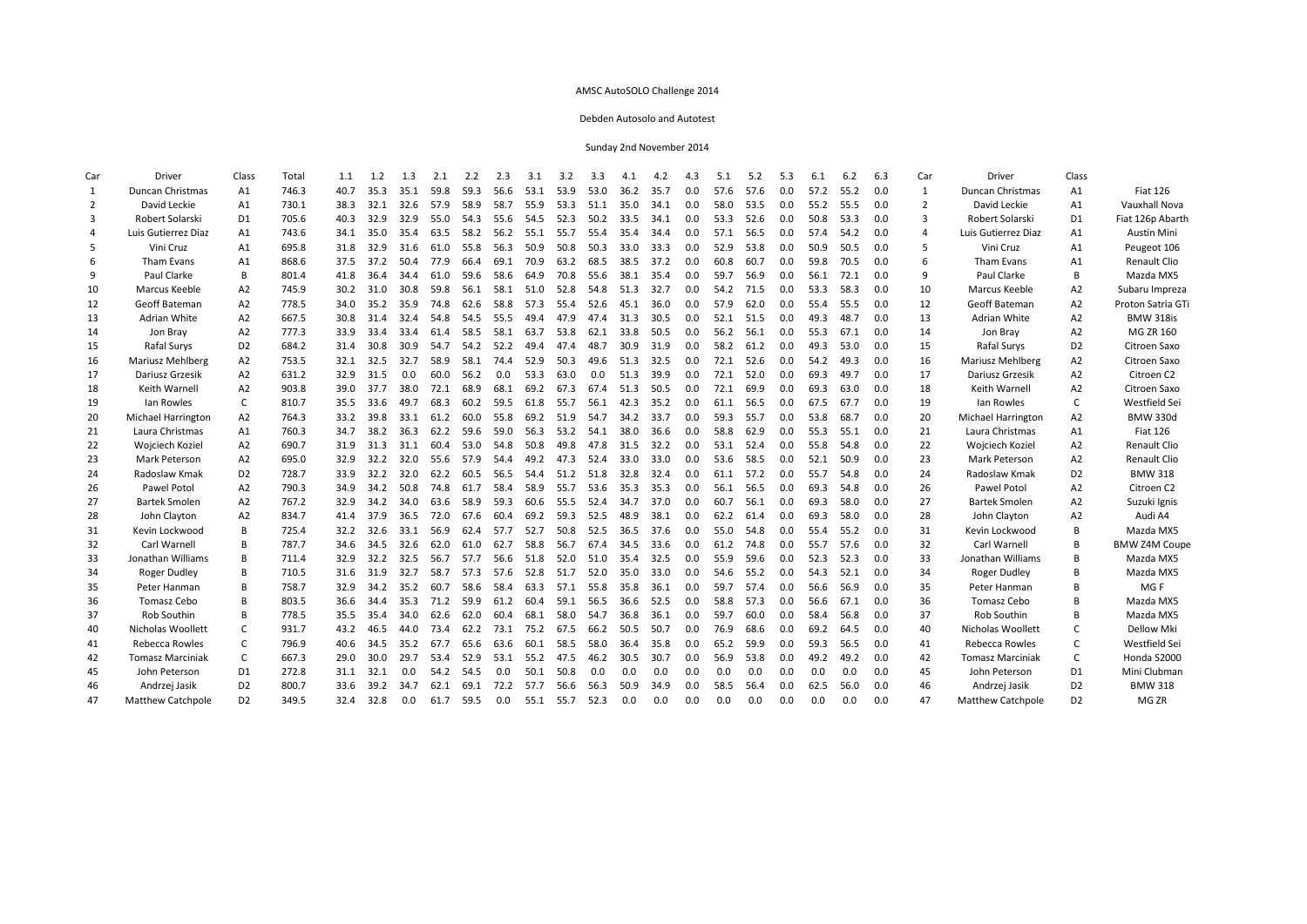#### Debden Autosolo and Autotest

|                |                           |              |                      |                |           |      | 1.1          |       |       |    |      | 1.2   |       |       |    |      | 1.3   |       |       |
|----------------|---------------------------|--------------|----------------------|----------------|-----------|------|--------------|-------|-------|----|------|-------|-------|-------|----|------|-------|-------|-------|
| Car            | Driver                    | Club         | Car                  | Class          | <b>WT</b> | Time | Cones        | Lines | Baulk | WT | Time | Cones | Lines | Baulk | WT | Time | Cones | Lines | Baulk |
| $\mathbf{1}$   | Duncan Christmas          | <b>WSMC</b>  | <b>Fiat 126</b>      | A1             |           | 35.8 | $\mathbf{1}$ |       |       |    | 35.4 |       |       |       |    | 35.1 |       |       |       |
| $\overline{2}$ | David Leckie              | SCCoN        | Vauxhall Nova        | A1             |           | 38.3 |              |       |       |    | 32.1 |       |       |       |    | 32.6 |       |       |       |
| 3              | Robert Solarski           | <b>WSMC</b>  | Fiat 126p Abarth     | D <sub>1</sub> |           | 40.3 |              |       |       |    | 32.9 |       |       |       |    | 32.9 |       |       |       |
| 4              | Luis Gutierrez Diaz       | ${\sf CMC}$  | Austin Mini          | A1             |           | 34.1 |              |       |       |    | 35.0 |       |       |       |    | 35.5 |       |       |       |
| 5              | Vini Cruz                 | <b>WSMC</b>  | Peugeot 106          | A1             |           | 31.8 |              |       |       |    | 33.0 |       |       |       |    | 31.6 |       |       |       |
| 6              | Tham Evans                | <b>WSMC</b>  | Renault Clio         | A1             |           | 37.5 |              |       |       |    | 37.2 |       |       |       |    | 50.5 |       |       |       |
| 9              | Paul Clarke               | <b>WSMC</b>  | Mazda MX5            | В              |           | 36.9 | $\mathbf{1}$ |       |       |    | 36.4 |       |       |       |    | 34.4 |       |       |       |
| 10             | Marcus Keeble             | <b>WSMC</b>  | Subaru Impreza       | A <sub>2</sub> |           | 30.2 |              |       |       |    | 31.1 |       |       |       |    | 30.8 |       |       |       |
| 12             | Geoff Bateman             | <b>SCCoN</b> | Proton Satria GTi    | A <sub>2</sub> |           | 34.0 |              |       |       |    | 35.2 |       |       |       |    | 36.0 |       |       |       |
| 13             | Adrian White              | <b>WSMC</b>  | <b>BMW 318is</b>     | A <sub>2</sub> |           | 30.8 |              |       |       |    | 31.4 |       |       |       |    | 32.4 |       |       |       |
| 14             | Jon Bray                  | CMC          | MG ZR 160            | A2             |           | 34.0 |              |       |       |    | 33.4 |       |       |       |    | 33.5 |       |       |       |
| 15             | Rafal Surys               | <b>DNE</b>   | Citroen Saxo         | D <sub>2</sub> |           | 31.4 |              |       |       |    | 30.9 |       |       |       |    | 30.9 |       |       |       |
| 16             | Mariusz Mehlberg          | CMC          | Citroen Saxo         | A <sub>2</sub> |           | 32.1 |              |       |       |    | 32.5 |       |       |       |    | 32.8 |       |       |       |
| 17             | Dariusz Grzesik           | CMC          | Citroen C2           | A <sub>2</sub> |           | 32.9 |              |       |       |    | 31.6 |       |       |       |    |      |       |       |       |
| 18             | Keith Warnell             | <b>HCAAC</b> | Citroen Saxo         | A <sub>2</sub> |           | 39.0 |              |       |       |    | 37.7 |       |       |       |    | 38.0 |       |       |       |
| 19             | Ian Rowles                | <b>ECMC</b>  | Westfield Sei        | $\mathsf{C}$   |           | 35.6 |              |       |       |    | 33.7 |       |       |       | WT |      |       |       |       |
| 20             | <b>Michael Harrington</b> | <b>WSMC</b>  | <b>BMW 330d</b>      | A2             |           | 33.2 |              |       |       |    | 39.9 |       |       |       |    | 33.1 |       |       |       |
| 21             | Laura Christmas           | <b>WSMC</b>  | <b>Fiat 126</b>      | A1             |           | 34.8 |              |       |       |    | 38.2 |       |       |       |    | 36.4 |       |       |       |
| 22             | Wojciech Koziel           | ${\sf CMC}$  | Renault Clio         | A2             |           | 32.0 |              |       |       |    | 31.3 |       |       |       |    | 31.1 |       |       |       |
| 23             | Mark Peterson             | CMC          | Renault Clio         | A2             |           | 32.9 |              |       |       |    | 32.2 |       |       |       |    | 32.0 |       |       |       |
| 24             | Radoslaw Kmak             | ${\sf CMC}$  | <b>BMW 318</b>       | D <sub>2</sub> |           | 33.9 |              |       |       |    | 32.3 |       |       |       |    | 32.0 |       |       |       |
| 26             | Pawel Potol               | <b>WSMC</b>  | Citroen C2           | A2             |           | 34.9 |              |       |       |    | 34.2 |       |       |       |    | 54.4 |       |       |       |
| 27             | <b>Bartek Smolen</b>      | <b>WSMC</b>  | Suzuki Ignis         | A2             |           | 33.0 |              |       |       |    | 34.2 |       |       |       |    | 34.1 |       |       |       |
| 28             | John Clayton              | CMC          | Audi A4              | A2             |           | 41.4 |              |       |       |    | 38.0 |       |       |       |    | 36.5 |       |       |       |
| 31             | Kevin Lockwood            | <b>WSMC</b>  | Mazda MX5            | B              |           | 32.3 |              |       |       |    | 32.7 |       |       |       |    | 33.1 |       |       |       |
| 32             | Carl Warnell              | <b>HCAAC</b> | <b>BMW Z4M Coupe</b> | B              |           | 34.6 |              |       |       |    | 34.5 |       |       |       |    | 32.6 |       |       |       |
| 33             | Jonathan Williams         | CMC          | Mazda MX5            | В              |           | 32.9 |              |       |       |    | 32.2 |       |       |       |    | 32.5 |       |       |       |
| 34             | <b>Roger Dudley</b>       | CMC          | Mazda MX5            | B              |           | 31.6 |              |       |       |    | 31.9 |       |       |       |    | 32.7 |       |       |       |
| 35             | Peter Hanman              | <b>WSMC</b>  | MG <sub>F</sub>      | B              |           | 32.9 |              |       |       |    | 34.2 |       |       |       |    | 35.3 |       |       |       |
| 36             | Tomasz Cebo               | CMC          | Mazda MX5            | B              |           | 36.7 |              |       |       |    | 34.4 |       |       |       |    | 35.3 |       |       |       |
| 37             | Rob Southin               | <b>WSMC</b>  | Mazda MX5            | B              |           | 35.5 |              |       |       |    | 35.4 |       |       |       |    | 34.0 |       |       |       |
| 40             | Nicholas Woollett         | <b>FMC</b>   | Dellow Mki           | C              |           | 43.2 |              |       |       |    | 46.5 |       |       |       |    | 44.0 |       |       |       |
| 41             | Rebecca Rowles            | <b>ECMC</b>  | Westfield Sei        | C              |           | 40.6 |              |       |       |    | 34.5 |       |       |       |    | 35.2 |       |       |       |
| 42             | <b>Tomasz Marciniak</b>   | CMC          | Honda S2000          | $\mathsf{C}$   |           | 29.0 |              |       |       |    | 30.1 |       |       |       |    | 29.7 |       |       |       |
| 45             | John Peterson             | CMC          | Mini Clubman         | D <sub>1</sub> |           | 31.1 |              |       |       |    | 32.1 |       |       |       |    |      |       |       |       |
| 46             | Andrzej Jasik             | CMC          | <b>BMW 318</b>       | D <sub>2</sub> |           | 33.6 |              |       |       |    | 39.2 |       |       |       |    | 34.7 |       |       |       |
| 47             | <b>Matthew Catchpole</b>  | <b>SCCoN</b> | MG ZR                | D <sub>2</sub> |           | 32.4 |              |       |       |    | 32.9 |       |       |       |    |      |       |       |       |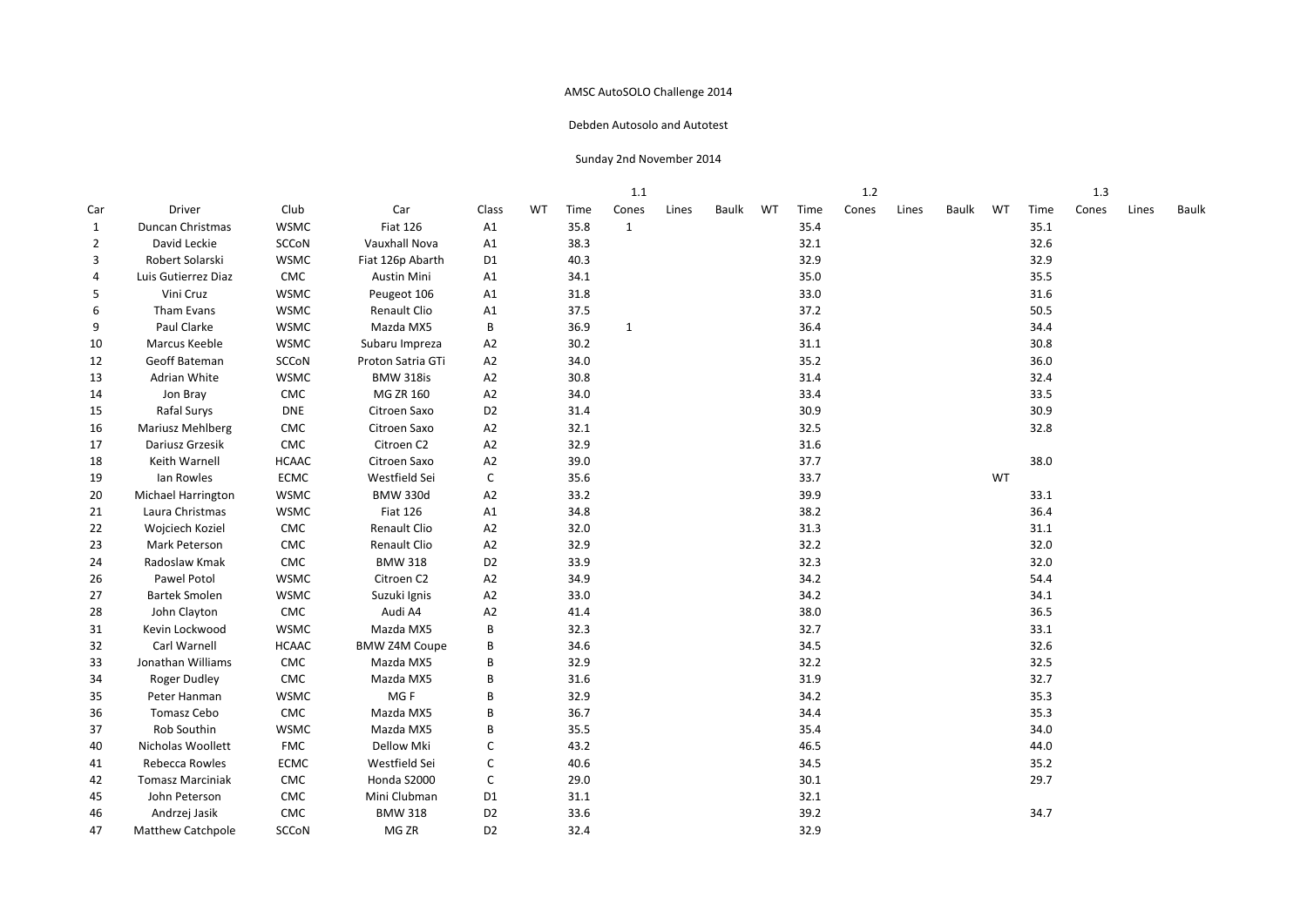#### Debden Autosolo and Autotest

|                |                           |              |                      |                |           |      | -2.1         |       |       |    |      | 2.2   |       |       |    |      | 2.3          |       |       |
|----------------|---------------------------|--------------|----------------------|----------------|-----------|------|--------------|-------|-------|----|------|-------|-------|-------|----|------|--------------|-------|-------|
| Car            | Driver                    | Club         | Car                  | Class          | <b>WT</b> | Time | Cones        | Lines | Baulk | WT | Time | Cones | Lines | Baulk | WT | Time | Cones        | Lines | Baulk |
| $\mathbf{1}$   | Duncan Christmas          | <b>WSMC</b>  | <b>Fiat 126</b>      | A1             |           | 59.8 |              |       |       |    | 59.3 |       |       |       |    | 56.6 |              |       |       |
| $\overline{2}$ | David Leckie              | SCCoN        | Vauxhall Nova        | A1             |           | 57.9 |              |       |       |    | 58.9 |       |       |       |    | 58.7 |              |       |       |
| 3              | Robert Solarski           | <b>WSMC</b>  | Fiat 126p Abarth     | D <sub>1</sub> |           | 55.0 |              |       |       |    | 54.3 |       |       |       |    | 55.6 |              |       |       |
| 4              | Luis Gutierrez Diaz       | CMC          | Austin Mini          | A1             |           | 63.5 |              |       |       |    | 58.2 |       |       |       |    | 56.2 |              |       |       |
| 5              | Vini Cruz                 | <b>WSMC</b>  | Peugeot 106          | A1             |           | 61.0 |              |       |       |    | 55.8 |       |       |       |    | 56.3 |              |       |       |
| 6              | Tham Evans                | <b>WSMC</b>  | Renault Clio         | A1             | WT        | 58.4 |              |       |       |    | 66.4 |       |       |       |    | 69.1 |              |       |       |
| 9              | Paul Clarke               | <b>WSMC</b>  | Mazda MX5            | B              |           | 61.0 |              |       |       |    | 59.6 |       |       |       |    | 58.6 |              |       |       |
| 10             | Marcus Keeble             | <b>WSMC</b>  | Subaru Impreza       | A2             |           | 59.8 |              |       |       |    | 56.1 |       |       |       |    | 58.1 |              |       |       |
| 12             | Geoff Bateman             | <b>SCCoN</b> | Proton Satria GTi    | A2             |           | 78.4 |              |       |       |    | 62.6 |       |       |       |    | 58.8 |              |       |       |
| 13             | Adrian White              | <b>WSMC</b>  | <b>BMW 318is</b>     | A2             |           | 54.8 |              |       |       |    | 54.5 |       |       |       |    | 55.5 |              |       |       |
| 14             | Jon Bray                  | CMC          | MG ZR 160            | A2             |           | 61.4 |              |       |       |    | 58.5 |       |       |       |    | 58.1 |              |       |       |
| 15             | Rafal Surys               | <b>DNE</b>   | Citroen Saxo         | D <sub>2</sub> |           | 54.7 |              |       |       |    | 54.2 |       |       |       |    | 52.2 |              |       |       |
| 16             | Mariusz Mehlberg          | CMC          | Citroen Saxo         | A <sub>2</sub> |           | 58.9 |              |       |       |    | 58.1 |       |       |       | WT | 65.8 |              |       |       |
| 17             | Dariusz Grzesik           | CMC          | Citroen C2           | A2             |           | 55.0 | $\mathbf{1}$ |       |       |    | 56.2 |       |       |       |    |      |              |       |       |
| 18             | Keith Warnell             | <b>HCAAC</b> | Citroen Saxo         | A <sub>2</sub> |           | 72.1 |              |       |       |    | 68.9 |       |       |       |    | 68.1 |              |       |       |
| 19             | Ian Rowles                | <b>ECMC</b>  | Westfield Sei        | $\mathsf{C}$   |           | 63.3 | $\mathbf{1}$ |       |       |    | 60.2 |       |       |       |    | 59.5 |              |       |       |
| 20             | <b>Michael Harrington</b> | <b>WSMC</b>  | <b>BMW 330d</b>      | A2             |           | 61.2 |              |       |       |    | 60.0 |       |       |       |    | 55.8 |              |       |       |
| 21             | Laura Christmas           | <b>WSMC</b>  | <b>Fiat 126</b>      | A1             |           | 62.2 |              |       |       |    | 59.6 |       |       |       |    | 59.0 |              |       |       |
| 22             | Wojciech Koziel           | ${\sf CMC}$  | Renault Clio         | A2             |           | 55.4 | $\mathbf{1}$ |       |       |    | 53.0 |       |       |       |    | 54.8 |              |       |       |
| 23             | Mark Peterson             | CMC          | Renault Clio         | A2             |           | 55.6 |              |       |       |    | 57.9 |       |       |       |    | 54.4 |              |       |       |
| 24             | Radoslaw Kmak             | CMC          | <b>BMW 318</b>       | D <sub>2</sub> |           | 57.2 | $\mathbf{1}$ |       |       |    | 60.5 |       |       |       |    | 56.5 |              |       |       |
| 26             | Pawel Potol               | <b>WSMC</b>  | Citroen C2           | A2             | WT        | 59.7 |              |       |       |    | 61.7 |       |       |       |    | 58.4 |              |       |       |
| 27             | <b>Bartek Smolen</b>      | <b>WSMC</b>  | Suzuki Ignis         | A2             |           | 63.6 |              |       |       |    | 58.9 |       |       |       |    | 59.3 |              |       |       |
| 28             | John Clayton              | CMC          | Audi A4              | A <sub>2</sub> |           | 72.0 |              |       |       |    | 67.6 |       |       |       |    | 60.4 |              |       |       |
| 31             | Kevin Lockwood            | <b>WSMC</b>  | Mazda MX5            | B              |           | 56.9 |              |       |       |    | 62.4 |       |       |       |    | 57.7 |              |       |       |
| 32             | Carl Warnell              | <b>HCAAC</b> | <b>BMW Z4M Coupe</b> | B              |           | 62.0 |              |       |       |    | 61.0 |       |       |       |    | 62.7 |              |       |       |
| 33             | Jonathan Williams         | CMC          | Mazda MX5            | B              |           | 56.7 |              |       |       |    | 57.7 |       |       |       |    | 56.6 |              |       |       |
| 34             | <b>Roger Dudley</b>       | CMC          | Mazda MX5            | B              |           | 58.7 |              |       |       |    | 57.3 |       |       |       |    | 57.6 |              |       |       |
| 35             | Peter Hanman              | <b>WSMC</b>  | MG <sub>F</sub>      | B              |           | 60.7 |              |       |       |    | 58.6 |       |       |       |    | 58.4 |              |       |       |
| 36             | Tomasz Cebo               | CMC          | Mazda MX5            | B              |           | 71.2 |              |       |       |    | 59.9 |       |       |       |    | 61.2 |              |       |       |
| 37             | Rob Southin               | <b>WSMC</b>  | Mazda MX5            | B              |           | 62.6 |              |       |       |    | 62.0 |       |       |       |    | 60.4 |              |       |       |
| 40             | Nicholas Woollett         | <b>FMC</b>   | Dellow Mki           | C              | WT        | 78.6 |              |       |       |    | 62.2 |       |       |       |    | 84.4 |              |       |       |
| 41             | Rebecca Rowles            | <b>ECMC</b>  | Westfield Sei        | C              |           | 67.7 |              |       |       |    | 65.6 |       |       |       |    | 63.6 |              |       |       |
| 42             | <b>Tomasz Marciniak</b>   | CMC          | Honda S2000          | C              |           | 53.4 |              |       |       |    | 52.9 |       |       |       |    | 53.1 |              |       |       |
| 45             | John Peterson             | CMC          | Mini Clubman         | D <sub>1</sub> |           | 54.2 |              |       |       |    | 54.5 |       |       |       |    |      |              |       |       |
| 46             | Andrzej Jasik             | CMC          | <b>BMW 318</b>       | D <sub>2</sub> |           | 62.1 |              |       |       |    | 69.1 |       |       |       |    | 69.5 | $\mathbf{1}$ |       |       |
| 47             | <b>Matthew Catchpole</b>  | SCCoN        | MG ZR                | D <sub>2</sub> |           | 61.7 |              |       |       |    | 59.5 |       |       |       |    |      |              |       |       |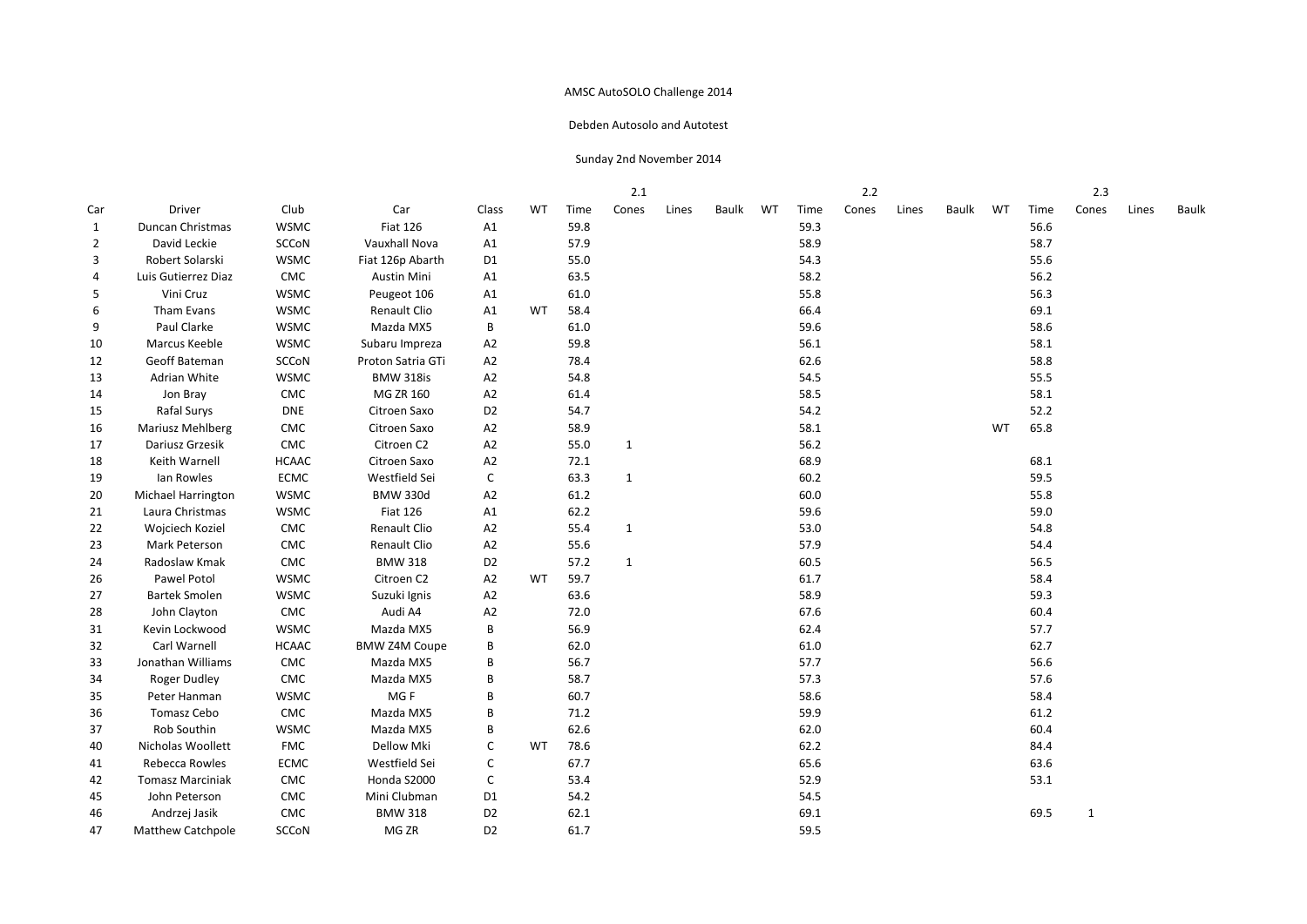#### Debden Autosolo and Autotest

|                |                           |              |                      |                |           |      | 3.1            |       |       |           |      | 3.2   |       |       |           |      | 3.3          |       |       |
|----------------|---------------------------|--------------|----------------------|----------------|-----------|------|----------------|-------|-------|-----------|------|-------|-------|-------|-----------|------|--------------|-------|-------|
| Car            | Driver                    | Club         | Car                  | Class          | <b>WT</b> | Time | Cones          | Lines | Baulk | WT        | Time | Cones | Lines | Baulk | WT        | Time | Cones        | Lines | Baulk |
| $\mathbf{1}$   | Duncan Christmas          | <b>WSMC</b>  | <b>Fiat 126</b>      | A1             |           | 53.1 |                |       |       |           | 53.9 |       |       |       |           | 53.0 |              |       |       |
| $\overline{2}$ | David Leckie              | SCCoN        | Vauxhall Nova        | A1             |           | 55.9 |                |       |       |           | 53.3 |       |       |       |           | 51.1 |              |       |       |
| 3              | Robert Solarski           | <b>WSMC</b>  | Fiat 126p Abarth     | D <sub>1</sub> |           | 54.5 |                |       |       |           | 52.3 |       |       |       |           | 50.2 |              |       |       |
| 4              | Luis Gutierrez Diaz       | CMC          | Austin Mini          | A1             |           | 55.1 |                |       |       |           | 55.7 |       |       |       |           | 55.4 |              |       |       |
| 5              | Vini Cruz                 | <b>WSMC</b>  | Peugeot 106          | A1             |           | 50.9 |                |       |       |           | 50.8 |       |       |       |           | 50.3 |              |       |       |
| 6              | Tham Evans                | <b>WSMC</b>  | Renault Clio         | A1             | WT        | 60.8 |                |       |       |           | 63.2 |       |       |       |           | 68.5 |              |       |       |
| 9              | Paul Clarke               | <b>WSMC</b>  | Mazda MX5            | B              |           | 54.9 | $\overline{2}$ |       |       | WT        | 57.3 |       |       |       |           | 55.6 |              |       |       |
| 10             | Marcus Keeble             | <b>WSMC</b>  | Subaru Impreza       | A <sub>2</sub> |           | 51.0 |                |       |       |           | 52.8 |       |       |       |           | 49.8 | $\mathbf 1$  |       |       |
| 12             | Geoff Bateman             | SCCoN        | Proton Satria GTi    | A <sub>2</sub> |           | 57.3 |                |       |       |           | 55.4 |       |       |       |           | 52.6 |              |       |       |
| 13             | Adrian White              | <b>WSMC</b>  | <b>BMW 318is</b>     | A2             |           | 49.4 |                |       |       |           | 47.9 |       |       |       |           | 47.4 |              |       |       |
| 14             | Jon Bray                  | CMC          | MG ZR 160            | A <sub>2</sub> |           | 63.7 |                |       |       |           | 53.8 |       |       |       |           | 57.1 | $\mathbf{1}$ |       |       |
| 15             | Rafal Surys               | <b>DNE</b>   | Citroen Saxo         | D <sub>2</sub> |           | 49.4 |                |       |       |           | 47.4 |       |       |       |           | 48.7 |              |       |       |
| 16             | <b>Mariusz Mehlberg</b>   | CMC          | Citroen Saxo         | A <sub>2</sub> |           | 52.9 |                |       |       |           | 50.3 |       |       |       |           | 49.6 |              |       |       |
| 17             | Dariusz Grzesik           | CMC          | Citroen C2           | A2             |           | 53.3 |                |       |       |           | 63.0 |       |       |       |           |      |              |       |       |
| 18             | Keith Warnell             | <b>HCAAC</b> | Citroen Saxo         | A <sub>2</sub> | WT        | 72.9 |                |       |       | <b>WT</b> | 66.2 |       |       |       | WT        |      |              |       |       |
| 19             | Ian Rowles                | <b>ECMC</b>  | Westfield Sei        | C              |           | 61.8 |                |       |       |           | 55.7 |       |       |       |           | 56.1 |              |       |       |
| 20             | <b>Michael Harrington</b> | <b>WSMC</b>  | <b>BMW 330d</b>      | A <sub>2</sub> | <b>WT</b> | 56.6 |                |       |       |           | 51.9 |       |       |       |           | 54.7 |              |       |       |
| 21             | Laura Christmas           | <b>WSMC</b>  | <b>Fiat 126</b>      | A1             |           | 56.3 |                |       |       |           | 53.2 |       |       |       |           | 54.1 |              |       |       |
| 22             | Wojciech Koziel           | ${\sf CMC}$  | Renault Clio         | A2             |           | 50.8 |                |       |       |           | 49.8 |       |       |       |           | 47.8 |              |       |       |
| 23             | Mark Peterson             | CMC          | Renault Clio         | A2             |           | 49.2 |                |       |       |           | 47.3 |       |       |       |           | 47.4 | $\mathbf{1}$ |       |       |
| 24             | Radoslaw Kmak             | CMC          | <b>BMW 318</b>       | D <sub>2</sub> |           | 54.4 |                |       |       |           | 51.2 |       |       |       |           | 51.8 |              |       |       |
| 26             | Pawel Potol               | <b>WSMC</b>  | Citroen C2           | A2             |           | 58.9 |                |       |       |           | 55.7 |       |       |       |           | 53.6 |              |       |       |
| 27             | <b>Bartek Smolen</b>      | <b>WSMC</b>  | Suzuki Ignis         | A <sub>2</sub> |           | 60.6 |                |       |       |           | 55.5 |       |       |       |           | 52.4 |              |       |       |
| 28             | John Clayton              | CMC          | Audi A4              | A <sub>2</sub> |           | 71.5 |                |       |       |           | 59.3 |       |       |       |           | 52.5 |              |       |       |
| 31             | Kevin Lockwood            | <b>WSMC</b>  | Mazda MX5            | B              |           | 52.7 |                |       |       |           | 50.8 |       |       |       |           | 52.5 |              |       |       |
| 32             | Carl Warnell              | <b>HCAAC</b> | <b>BMW Z4M Coupe</b> | В              |           | 58.8 |                |       |       |           | 56.7 |       |       |       |           | 67.4 |              |       |       |
| 33             | Jonathan Williams         | CMC          | Mazda MX5            | B              |           | 51.8 |                |       |       |           | 52.0 |       |       |       |           | 51.0 |              |       |       |
| 34             | Roger Dudley              | CMC          | Mazda MX5            | B              |           | 52.8 |                |       |       |           | 51.7 |       |       |       |           | 52.0 |              |       |       |
| 35             | Peter Hanman              | <b>WSMC</b>  | MG F                 | B              |           | 63.3 |                |       |       |           | 57.1 |       |       |       |           | 55.8 |              |       |       |
| 36             | Tomasz Cebo               | CMC          | Mazda MX5            | В              |           | 60.4 |                |       |       |           | 59.1 |       |       |       |           | 56.5 |              |       |       |
| 37             | Rob Southin               | <b>WSMC</b>  | Mazda MX5            | B              |           | 68.1 |                |       |       |           | 58.0 |       |       |       |           | 54.7 |              |       |       |
| 40             | Nicholas Woollett         | <b>FMC</b>   | Dellow Mki           | C              | <b>WT</b> | 61.4 |                |       |       | <b>WT</b> | 67.4 |       |       |       | <b>WT</b> | 67.2 |              |       |       |
| 41             | Rebecca Rowles            | <b>ECMC</b>  | Westfield Sei        | C              |           | 60.1 |                |       |       |           | 58.5 |       |       |       |           | 58.0 |              |       |       |
| 42             | <b>Tomasz Marciniak</b>   | CMC          | Honda S2000          | C              |           | 55.2 |                |       |       |           | 47.5 |       |       |       |           | 46.2 |              |       |       |
| 45             | John Peterson             | CMC          | Mini Clubman         | D <sub>1</sub> |           | 50.1 |                |       |       |           | 50.8 |       |       |       |           |      |              |       |       |
| 46             | Andrzej Jasik             | CMC          | <b>BMW 318</b>       | D <sub>2</sub> |           | 57.7 |                |       |       |           | 56.6 |       |       |       |           | 56.3 |              |       |       |
| 47             | <b>Matthew Catchpole</b>  | SCCoN        | MG ZR                | D <sub>2</sub> |           | 55.1 |                |       |       |           | 55.7 |       |       |       |           | 52.3 |              |       |       |
|                |                           |              |                      |                |           |      |                |       |       |           |      |       |       |       |           |      |              |       |       |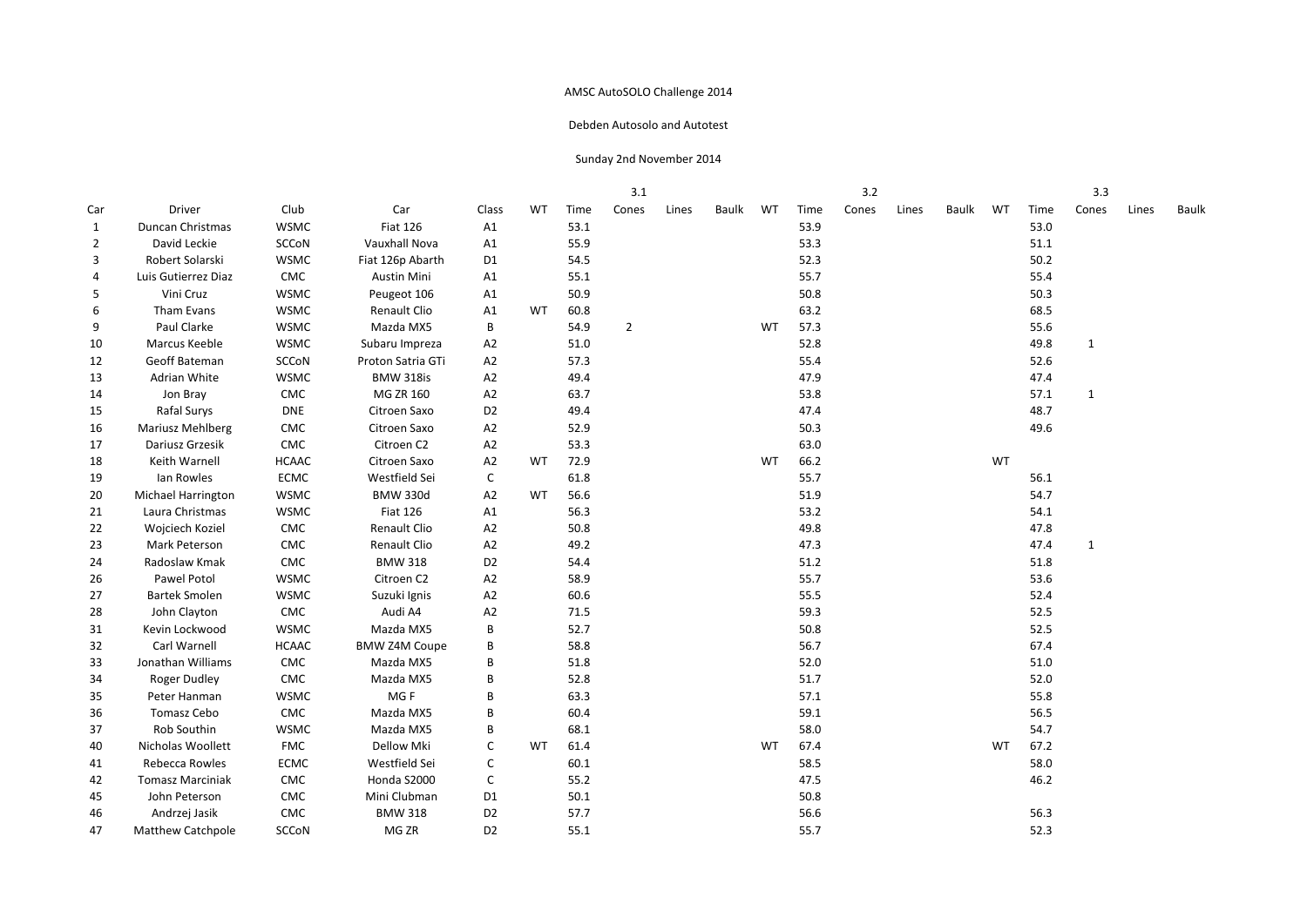#### Debden Autosolo and Autotest

|              |                           |              |                      |                |    |      | 4.1   |       |       |    |      | 4.2   |       |       |    |      | 4.3   |       |       |
|--------------|---------------------------|--------------|----------------------|----------------|----|------|-------|-------|-------|----|------|-------|-------|-------|----|------|-------|-------|-------|
| Car          | Driver                    | Club         | Car                  | Class          | WT | Time | Cones | Lines | Baulk | WT | Time | Cones | Lines | Baulk | WT | Time | Cones | Lines | Baulk |
| $\mathbf{1}$ | Duncan Christmas          | <b>WSMC</b>  | <b>Fiat 126</b>      | A1             |    | 36.3 |       |       |       |    | 35.7 |       |       |       |    |      |       |       |       |
| 2            | David Leckie              | SCCoN        | Vauxhall Nova        | A1             |    | 35.0 |       |       |       |    | 34.2 |       |       |       |    |      |       |       |       |
| 3            | Robert Solarski           | <b>WSMC</b>  | Fiat 126p Abarth     | D <sub>1</sub> |    | 33.5 |       |       |       |    | 34.1 |       |       |       |    |      |       |       |       |
| 4            | Luis Gutierrez Diaz       | CMC          | <b>Austin Mini</b>   | A1             |    | 35.5 |       |       |       |    | 34.4 |       |       |       |    |      |       |       |       |
| 5            | Vini Cruz                 | <b>WSMC</b>  | Peugeot 106          | A1             |    | 33.0 |       |       |       |    | 33.4 |       |       |       |    |      |       |       |       |
| 6            | Tham Evans                | <b>WSMC</b>  | Renault Clio         | A1             |    | 38.5 |       |       |       |    | 37.2 |       |       |       |    |      |       |       |       |
| 9            | Paul Clarke               | <b>WSMC</b>  | Mazda MX5            | B              |    | 38.1 |       |       |       |    | 35.5 |       |       |       |    |      |       |       |       |
| 10           | Marcus Keeble             | <b>WSMC</b>  | Subaru Impreza       | A2             |    | 53.0 |       |       |       |    | 32.8 |       |       |       |    |      |       |       |       |
| 12           | Geoff Bateman             | SCCoN        | Proton Satria GTi    | A <sub>2</sub> |    | 45.1 |       |       |       |    | 36.0 |       |       |       |    |      |       |       |       |
| 13           | Adrian White              | <b>WSMC</b>  | <b>BMW 318is</b>     | A <sub>2</sub> |    | 31.3 |       |       |       |    | 30.6 |       |       |       |    |      |       |       |       |
| 14           | Jon Bray                  | CMC          | MG ZR 160            | A <sub>2</sub> |    | 33.8 |       |       |       | WT | 32.8 |       |       |       |    |      |       |       |       |
| 15           | Rafal Surys               | <b>DNE</b>   | Citroen Saxo         | D <sub>2</sub> |    | 30.9 |       |       |       |    | 32.0 |       |       |       |    |      |       |       |       |
| 16           | Mariusz Mehlberg          | CMC          | Citroen Saxo         | A <sub>2</sub> | WT | 31.7 |       |       |       |    | 32.5 |       |       |       |    |      |       |       |       |
| 17           | Dariusz Grzesik           | CMC          | Citroen C2           | A <sub>2</sub> | WT | 31.7 |       |       |       |    | 39.9 |       |       |       |    |      |       |       |       |
| 18           | Keith Warnell             | <b>HCAAC</b> | Citroen Saxo         | A2             | WT | 40.0 |       |       |       | WT | 40.3 |       |       |       |    |      |       |       |       |
| 19           | Ian Rowles                | <b>ECMC</b>  | Westfield Sei        | C              |    | 42.3 |       |       |       |    | 35.2 |       |       |       |    |      |       |       |       |
| 20           | <b>Michael Harrington</b> | <b>WSMC</b>  | <b>BMW 330d</b>      | A <sub>2</sub> |    | 34.2 |       |       |       |    | 33.7 |       |       |       |    |      |       |       |       |
| 21           | Laura Christmas           | <b>WSMC</b>  | <b>Fiat 126</b>      | A1             |    | 38.0 |       |       |       |    | 36.6 |       |       |       |    |      |       |       |       |
| 22           | Wojciech Koziel           | ${\sf CMC}$  | Renault Clio         | A2             |    | 31.5 |       |       |       |    | 32.2 |       |       |       |    |      |       |       |       |
| 23           | Mark Peterson             | CMC          | Renault Clio         | A2             |    | 33.0 |       |       |       |    | 33.0 |       |       |       |    |      |       |       |       |
| 24           | Radoslaw Kmak             | CMC          | <b>BMW 318</b>       | D <sub>2</sub> |    | 32.8 |       |       |       |    | 32.4 |       |       |       |    |      |       |       |       |
| 26           | Pawel Potol               | <b>WSMC</b>  | Citroen C2           | A <sub>2</sub> |    | 35.3 |       |       |       |    | 35.3 |       |       |       |    |      |       |       |       |
| 27           | <b>Bartek Smolen</b>      | <b>WSMC</b>  | Suzuki Ignis         | A2             |    | 34.7 |       |       |       |    | 37.0 |       |       |       |    |      |       |       |       |
| 28           | John Clayton              | ${\sf CMC}$  | Audi A4              | A2             |    | 49.0 |       |       |       |    | 38.2 |       |       |       |    |      |       |       |       |
| 31           | Kevin Lockwood            | <b>WSMC</b>  | Mazda MX5            | B              |    | 36.5 |       |       |       |    | 37.7 |       |       |       |    |      |       |       |       |
| 32           | Carl Warnell              | <b>HCAAC</b> | <b>BMW Z4M Coupe</b> | В              |    | 34.5 |       |       |       |    | 33.6 |       |       |       |    |      |       |       |       |
| 33           | Jonathan Williams         | CMC          | Mazda MX5            | В              |    | 35.4 |       |       |       |    | 32.5 |       |       |       |    |      |       |       |       |
| 34           | Roger Dudley              | CMC          | Mazda MX5            | В              |    | 35.1 |       |       |       |    | 33.0 |       |       |       |    |      |       |       |       |
| 35           | Peter Hanman              | <b>WSMC</b>  | MG F                 | B              |    | 35.8 |       |       |       |    | 36.1 |       |       |       |    |      |       |       |       |
| 36           | Tomasz Cebo               | CMC          | Mazda MX5            | В              |    | 36.6 |       |       |       | WT | 35.4 |       |       |       |    |      |       |       |       |
| 37           | Rob Southin               | <b>WSMC</b>  | Mazda MX5            | В              |    | 36.8 |       |       |       |    | 36.1 |       |       |       |    |      |       |       |       |
| 40           | Nicholas Woollett         | <b>FMC</b>   | Dellow Mki           | C              | WT | 46.4 |       |       |       | WT | 45.9 |       |       |       |    |      |       |       |       |
| 41           | Rebecca Rowles            | <b>ECMC</b>  | Westfield Sei        | C              |    | 36.4 |       |       |       |    | 35.8 |       |       |       |    |      |       |       |       |
| 42           | <b>Tomasz Marciniak</b>   | CMC          | Honda S2000          | C              |    | 30.5 |       |       |       |    | 30.7 |       |       |       |    |      |       |       |       |
| 45           | John Peterson             | CMC          | Mini Clubman         | D1             |    |      |       |       |       |    |      |       |       |       |    |      |       |       |       |
| 46           | Andrzej Jasik             | ${\sf CMC}$  | <b>BMW 318</b>       | D <sub>2</sub> | WT | 33.3 |       |       |       |    | 34.9 |       |       |       |    |      |       |       |       |
| 47           | <b>Matthew Catchpole</b>  | SCCoN        | MG ZR                | D <sub>2</sub> |    |      |       |       |       |    |      |       |       |       |    |      |       |       |       |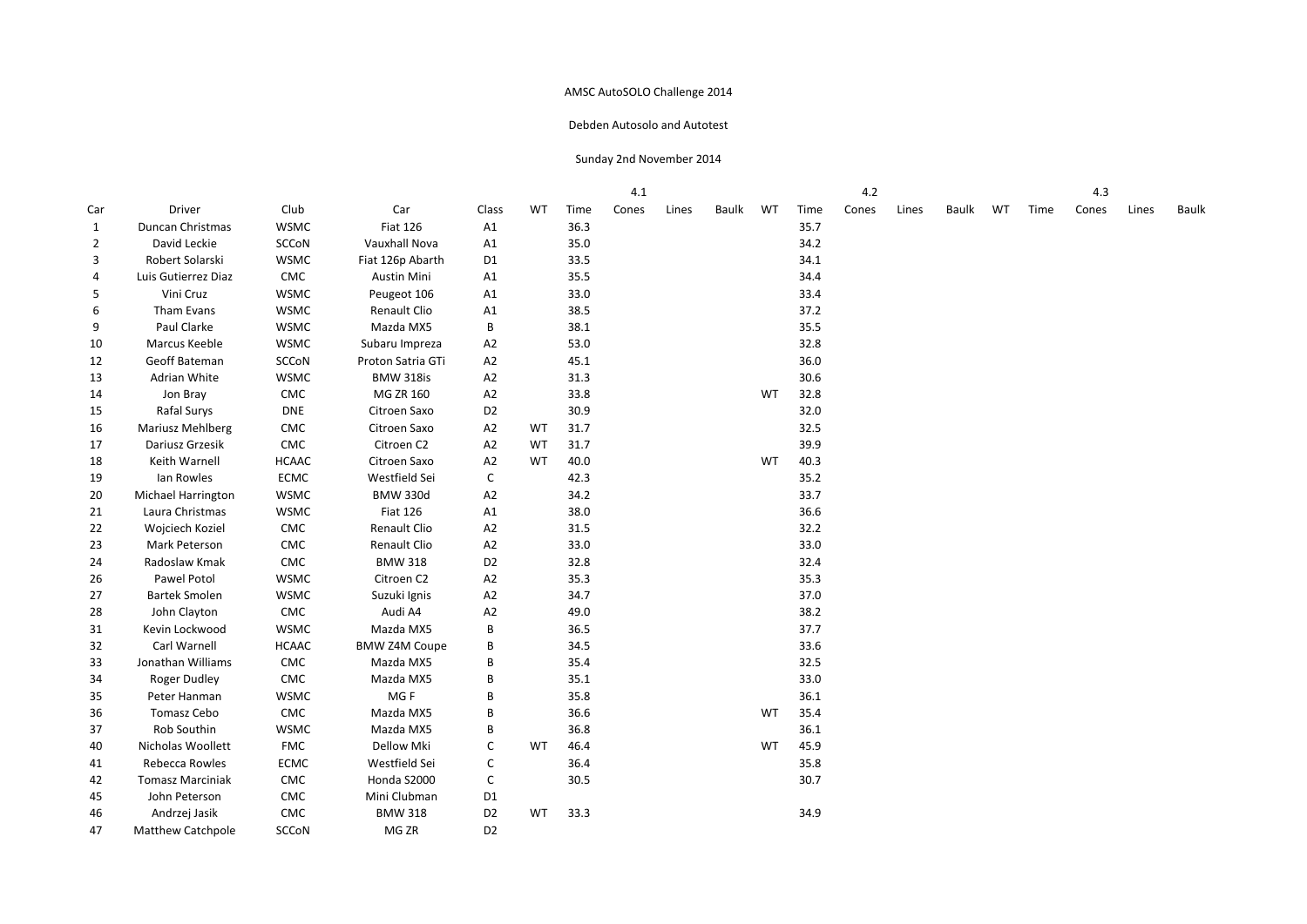#### Debden Autosolo and Autotest

|              |                           |              |                      |                |    |      | 5.1          |       |       |           |      | 5.2          |       |       |    |      | 5.3   |       |       |
|--------------|---------------------------|--------------|----------------------|----------------|----|------|--------------|-------|-------|-----------|------|--------------|-------|-------|----|------|-------|-------|-------|
| Car          | Driver                    | Club         | Car                  | Class          | WT | Time | Cones        | Lines | Baulk | WT        | Time | Cones        | Lines | Baulk | WT | Time | Cones | Lines | Baulk |
| $\mathbf{1}$ | Duncan Christmas          | <b>WSMC</b>  | <b>Fiat 126</b>      | A1             |    | 57.6 |              |       |       |           | 57.6 |              |       |       |    |      |       |       |       |
| 2            | David Leckie              | SCCoN        | Vauxhall Nova        | A1             |    | 58.0 |              |       |       |           | 53.5 |              |       |       |    |      |       |       |       |
| 3            | Robert Solarski           | <b>WSMC</b>  | Fiat 126p Abarth     | D <sub>1</sub> |    | 53.3 |              |       |       |           | 52.6 |              |       |       |    |      |       |       |       |
| 4            | Luis Gutierrez Diaz       | CMC          | Austin Mini          | A1             |    | 57.1 |              |       |       |           | 56.5 |              |       |       |    |      |       |       |       |
| 5            | Vini Cruz                 | <b>WSMC</b>  | Peugeot 106          | A1             |    | 52.9 |              |       |       |           | 53.8 |              |       |       |    |      |       |       |       |
| 6            | Tham Evans                | <b>WSMC</b>  | Renault Clio         | A1             |    | 60.8 |              |       |       |           | 60.7 |              |       |       |    |      |       |       |       |
| 9            | Paul Clarke               | <b>WSMC</b>  | Mazda MX5            | B              |    | 59.7 |              |       |       |           | 56.9 |              |       |       |    |      |       |       |       |
| 10           | Marcus Keeble             | <b>WSMC</b>  | Subaru Impreza       | A2             |    | 54.2 |              |       |       |           | 73.6 |              |       |       |    |      |       |       |       |
| 12           | Geoff Bateman             | SCCoN        | Proton Satria GTi    | A <sub>2</sub> |    | 57.9 |              |       |       |           | 62.0 |              |       |       |    |      |       |       |       |
| 13           | Adrian White              | <b>WSMC</b>  | <b>BMW 318is</b>     | A <sub>2</sub> |    | 52.1 |              |       |       |           | 51.5 |              |       |       |    |      |       |       |       |
| 14           | Jon Bray                  | CMC          | MG ZR 160            | A <sub>2</sub> |    | 56.2 |              |       |       |           | 56.1 |              |       |       |    |      |       |       |       |
| 15           | Rafal Surys               | <b>DNE</b>   | Citroen Saxo         | D <sub>2</sub> |    | 58.2 |              |       |       |           | 56.2 | $\mathbf{1}$ |       |       |    |      |       |       |       |
| 16           | Mariusz Mehlberg          | CMC          | Citroen Saxo         | A <sub>2</sub> | WT | 54.8 |              |       |       |           | 52.6 |              |       |       |    |      |       |       |       |
| 17           | Dariusz Grzesik           | CMC          | Citroen C2           | A <sub>2</sub> | WT | 52.6 |              |       |       |           | 52.0 |              |       |       |    |      |       |       |       |
| 18           | Keith Warnell             | <b>HCAAC</b> | Citroen Saxo         | A2             | WT | 70.9 |              |       |       |           | 69.9 |              |       |       |    |      |       |       |       |
| 19           | Ian Rowles                | <b>ECMC</b>  | Westfield Sei        | C              |    | 61.1 |              |       |       |           | 56.5 |              |       |       |    |      |       |       |       |
| 20           | <b>Michael Harrington</b> | <b>WSMC</b>  | <b>BMW 330d</b>      | A <sub>2</sub> |    | 59.3 |              |       |       |           | 55.7 |              |       |       |    |      |       |       |       |
| 21           | Laura Christmas           | <b>WSMC</b>  | <b>Fiat 126</b>      | A1             |    | 58.8 |              |       |       |           | 57.9 | $\mathbf{1}$ |       |       |    |      |       |       |       |
| 22           | Wojciech Koziel           | ${\sf CMC}$  | Renault Clio         | A2             |    | 53.1 |              |       |       |           | 52.4 |              |       |       |    |      |       |       |       |
| 23           | Mark Peterson             | CMC          | Renault Clio         | A2             |    | 53.6 |              |       |       |           | 53.5 | $\mathbf{1}$ |       |       |    |      |       |       |       |
| 24           | Radoslaw Kmak             | CMC          | <b>BMW 318</b>       | D <sub>2</sub> |    | 56.1 | $\mathbf{1}$ |       |       |           | 52.2 | $\mathbf{1}$ |       |       |    |      |       |       |       |
| 26           | Pawel Potol               | <b>WSMC</b>  | Citroen C2           | A <sub>2</sub> |    | 56.1 |              |       |       |           | 56.5 |              |       |       |    |      |       |       |       |
| 27           | <b>Bartek Smolen</b>      | <b>WSMC</b>  | Suzuki Ignis         | A2             |    | 60.7 |              |       |       |           | 56.1 |              |       |       |    |      |       |       |       |
| 28           | John Clayton              | ${\sf CMC}$  | Audi A4              | A2             |    | 62.2 |              |       |       |           | 61.4 |              |       |       |    |      |       |       |       |
| 31           | Kevin Lockwood            | <b>WSMC</b>  | Mazda MX5            | B              |    | 55.0 |              |       |       |           | 54.8 |              |       |       |    |      |       |       |       |
| 32           | Carl Warnell              | <b>HCAAC</b> | <b>BMW Z4M Coupe</b> | В              |    | 61.2 |              |       |       | <b>WT</b> | 56.7 |              |       |       |    |      |       |       |       |
| 33           | Jonathan Williams         | CMC          | Mazda MX5            | В              |    | 55.9 |              |       |       |           | 59.6 |              |       |       |    |      |       |       |       |
| 34           | Roger Dudley              | CMC          | Mazda MX5            | В              |    | 54.6 |              |       |       |           | 55.2 |              |       |       |    |      |       |       |       |
| 35           | Peter Hanman              | <b>WSMC</b>  | MG F                 | B              |    | 59.7 |              |       |       |           | 57.4 |              |       |       |    |      |       |       |       |
| 36           | Tomasz Cebo               | ${\sf CMC}$  | Mazda MX5            | B              |    | 58.8 |              |       |       |           | 57.3 |              |       |       |    |      |       |       |       |
| 37           | Rob Southin               | <b>WSMC</b>  | Mazda MX5            | В              |    | 59.7 |              |       |       |           | 60.0 |              |       |       |    |      |       |       |       |
| 40           | Nicholas Woollett         | <b>FMC</b>   | Dellow Mki           | С              | WT | 71.8 |              |       |       |           | 68.6 |              |       |       |    |      |       |       |       |
| 41           | Rebecca Rowles            | <b>ECMC</b>  | Westfield Sei        | C              |    | 65.2 |              |       |       |           | 59.9 |              |       |       |    |      |       |       |       |
| 42           | <b>Tomasz Marciniak</b>   | CMC          | Honda S2000          | C              |    | 51.9 | 1            |       |       |           | 53.8 |              |       |       |    |      |       |       |       |
| 45           | John Peterson             | CMC          | Mini Clubman         | D <sub>1</sub> |    |      |              |       |       |           |      |              |       |       |    |      |       |       |       |
| 46           | Andrzej Jasik             | ${\sf CMC}$  | <b>BMW 318</b>       | D <sub>2</sub> |    | 58.5 |              |       |       |           | 56.4 |              |       |       |    |      |       |       |       |
| 47           | <b>Matthew Catchpole</b>  | SCCoN        | MG ZR                | D <sub>2</sub> |    |      |              |       |       |           |      |              |       |       |    |      |       |       |       |